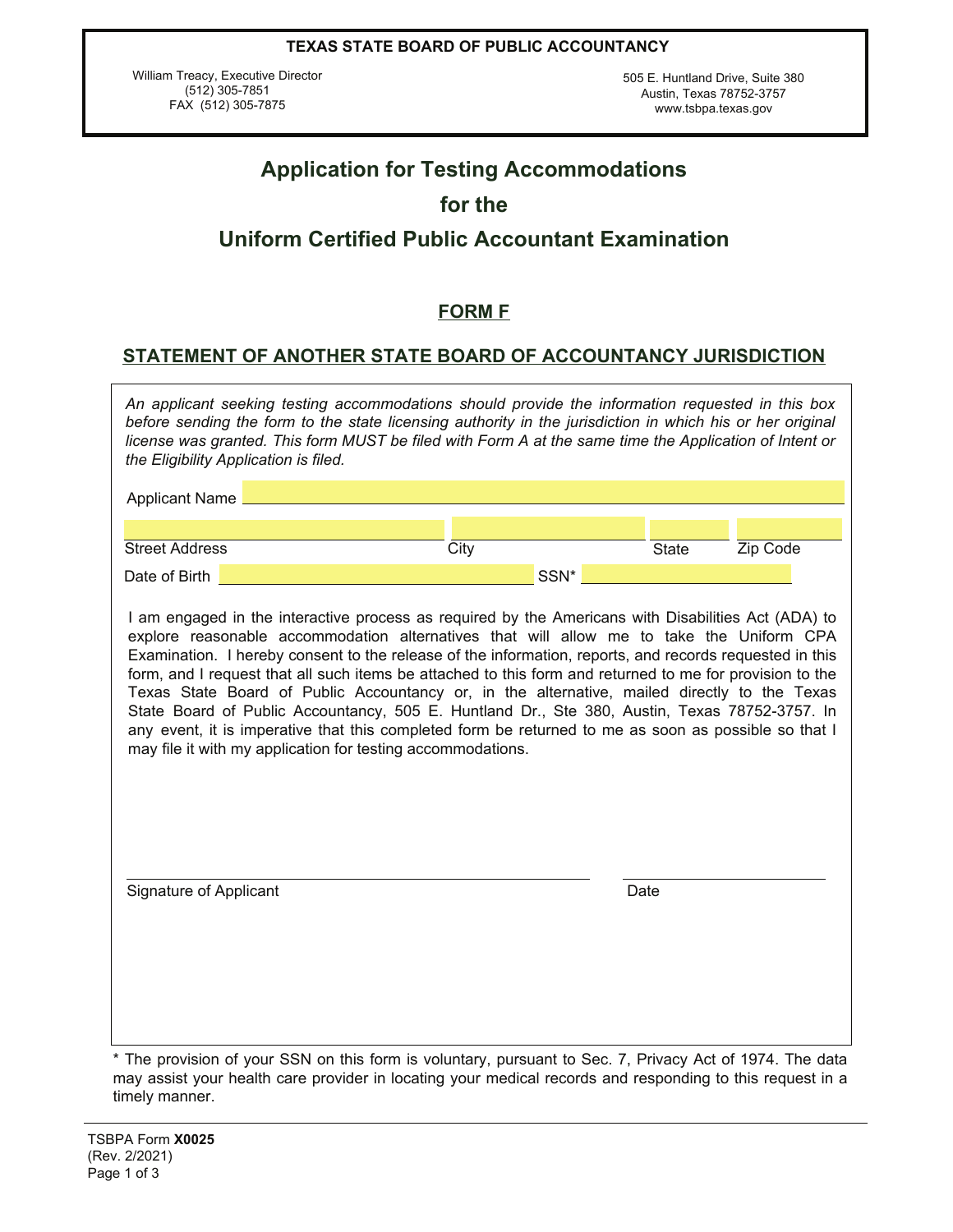#### **TEXAS STATE BOARD OF PUBLIC ACCOUNTANCY**

William Treacy, Executive Director (512) 305-7851 FAX (512) 305-7875

505 E. Huntland Drive, Suite 380 Austin, Texas 78752-3757 www.tsbpa.texas.gov

*NOTICE: It is not acceptable to answer these inquiries with a notation referring to attached records. YOU MUST ANSWER EACH QUESTION IN THE SPACE PROVIDED.*

### **STATE BOARD OF ACCOUNTANCY OFFICIAL**

| Name:                      |               |       |          |
|----------------------------|---------------|-------|----------|
| Title:                     |               |       |          |
| Jurisdiction:              |               |       |          |
| Address:<br>Street address | City          | State | Zip Code |
| Telephone Number: (        | Fax Number: ( |       |          |

### **TESTING ACCOMMODATIONS GRANTED**

1. Has the applicant named above been granted testing accommodations on any CPA Exam in you jurisdiction?

*If you answered "YES," please attach a copy of each notice*<br>YES **IF A** *If testing accommodations provided to this annicant of testing accommodations provided to this applicant.*

2. Was the applicant required to provide documentation in order to receive these accommodations?

YES NO

*If you answered "YES," please attach a copy of each notice of testing accommodations provided to this applicant.*

3. Was the diagnosis and/or recommended accommodation information reviewed by an independent expert?

YES NO

*If you answered "YES," please attach a copy of each notice of testing accommodations provided to this applicant.*

4. If you granted accommodations other than those recommended by your reviewing expert, please explain why you did so *(or attach a copy of any letter explaining to the applicant why you did so).*